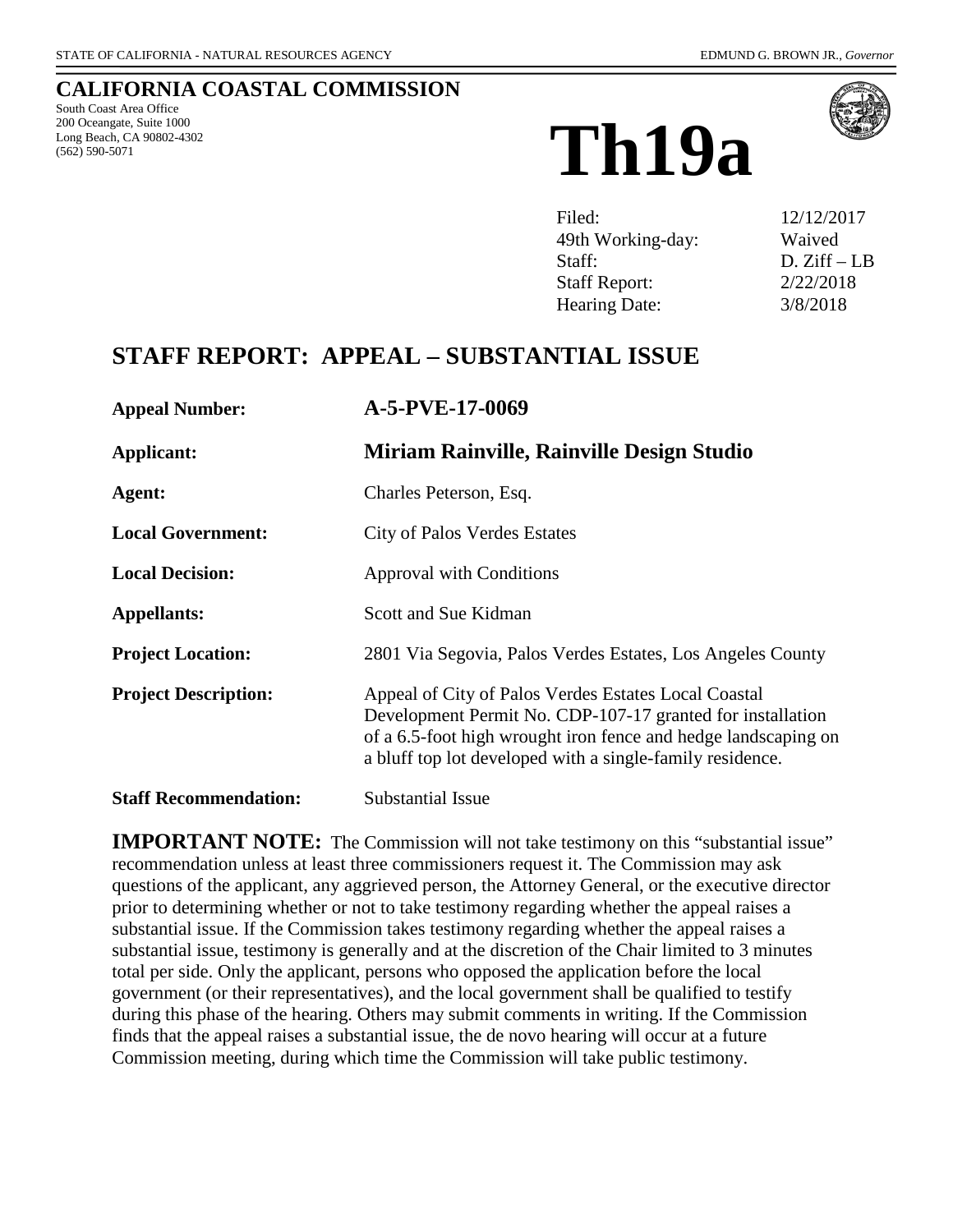### **SUMMARY OF STAFF RECOMMENDATION**

The staff recommends that the Commission determine that a **substantial issue** exists with respect to the grounds on which the appeal has been filed because the project, as approved by the City of Palos Verdes Estates, is not consistent with the policies and standards set forth in the City's certified Local Coastal Program (LCP).

On November 28, 2017, the City approved Local Coastal Development Permit Application No. 107-17 with conditions for the installation of a 6.5-foot high wrought iron fence and landscape hedge at a single-family residence along the north-facing property line and a portion of the 20 foot setback line from the north-east facing property line. The appellants contend that the project is inconsistent with the certified LCP because the development would obstruct public views of the coastline and ocean from Paseo Del Mar and the adjacent public parklands; because the proposed fence and hedge is not located on the least visible part of the property; and because the City waived the requirement for submittal of a geologic report in conjunction with the Coastal Development Permit (CDP) application.

The subject site is adjacent to public parkland and other single family residences and is located between the first public road and the sea and within 300 feet of the beach on a coastal bluff top above Honeymoon Cove on the Palos Verdes Peninsula. Coastal Commission staff visited the subject site and determined that the City-approved fencing and landscaping would restrict scenic coastal views from the public street and public park and would, therefore, be inconsistent with the visual resource policies of the certified LCP. In addition, the City waived the LCP requirement for a geologic report and failed to make findings through its CDP approval of a structure within 50 feet of a bluff edge. Therefore, staff recommends that the Commission determine that a **substantial issue** exists for the reasons summarized above, and described in greater detail in the body of this report.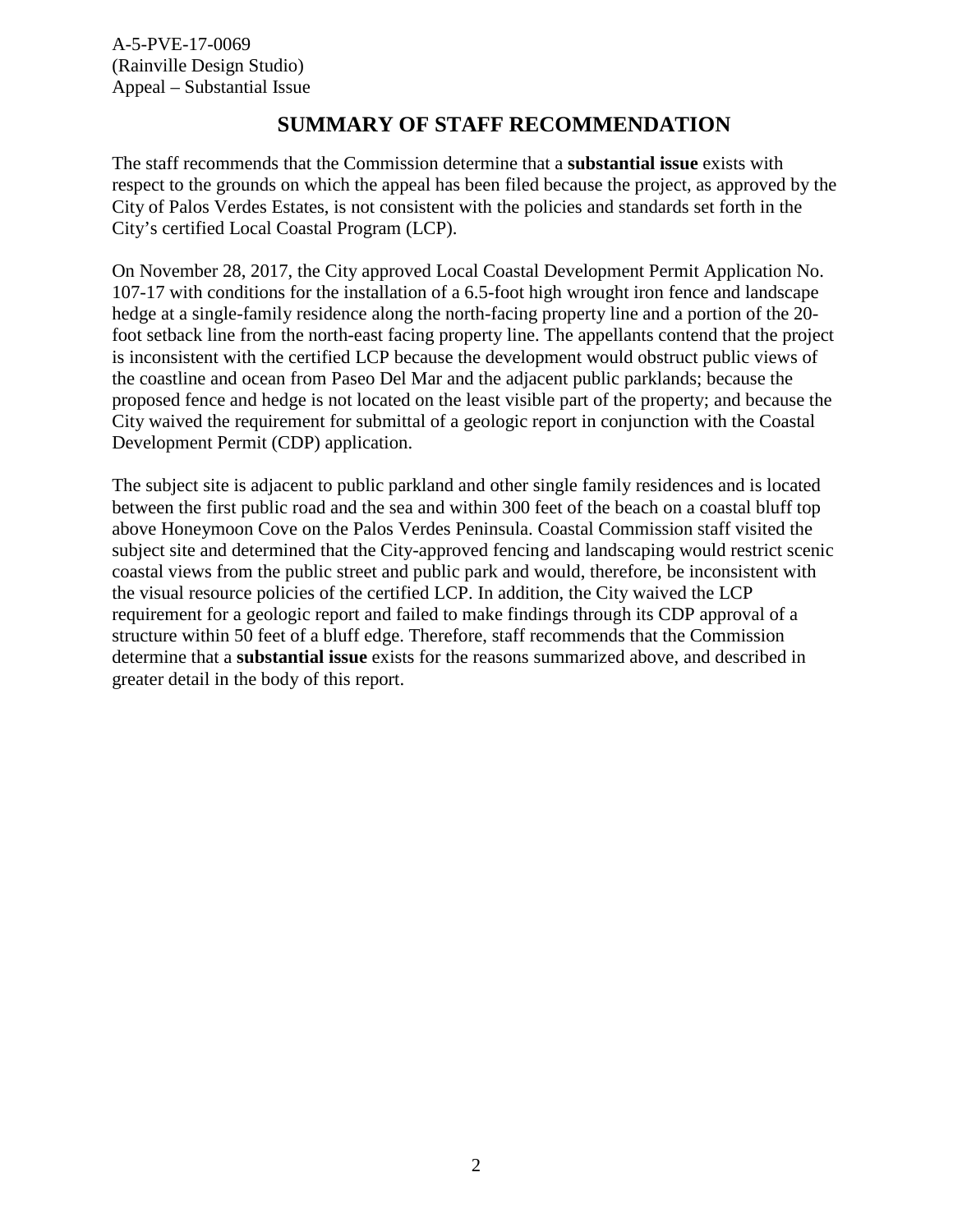# **TABLE OF CONTENTS**

| I. MOTION AND RESOLUTION - SUBSTANTIAL ISSUE4               |
|-------------------------------------------------------------|
|                                                             |
| <b>III. PROJECT HISTORY AND LOCAL GOVERNMENT ACTIONS  4</b> |
|                                                             |
| V. FINDINGS AND DECLARATIONS - SUBSTANTIAL ISSUE            |
|                                                             |
|                                                             |
|                                                             |
|                                                             |

### **APPENDICES**

Appendix A – Substantive File Documents

### **EXHIBITS**

[Exhibit 1 – Project Site](https://documents.coastal.ca.gov/reports/2018/3/Th19a/Th19a-3-2018-exhibits.pdf) Exhibit  $2 -$  Appeal [Exhibit 3 – Applicant's Response to Local Appeal](https://documents.coastal.ca.gov/reports/2018/3/Th19a/Th19a-3-2018-exhibits.pdf)  [Exhibit 4 – Resolution No. R17-41](https://documents.coastal.ca.gov/reports/2018/3/Th19a/Th19a-3-2018-exhibits.pdf)  [Exhibit 5 – Site Plans](https://documents.coastal.ca.gov/reports/2018/3/Th19a/Th19a-3-2018-exhibits.pdf) [Exhibit 6 – View Impact Area](https://documents.coastal.ca.gov/reports/2018/3/Th19a/Th19a-3-2018-exhibits.pdf)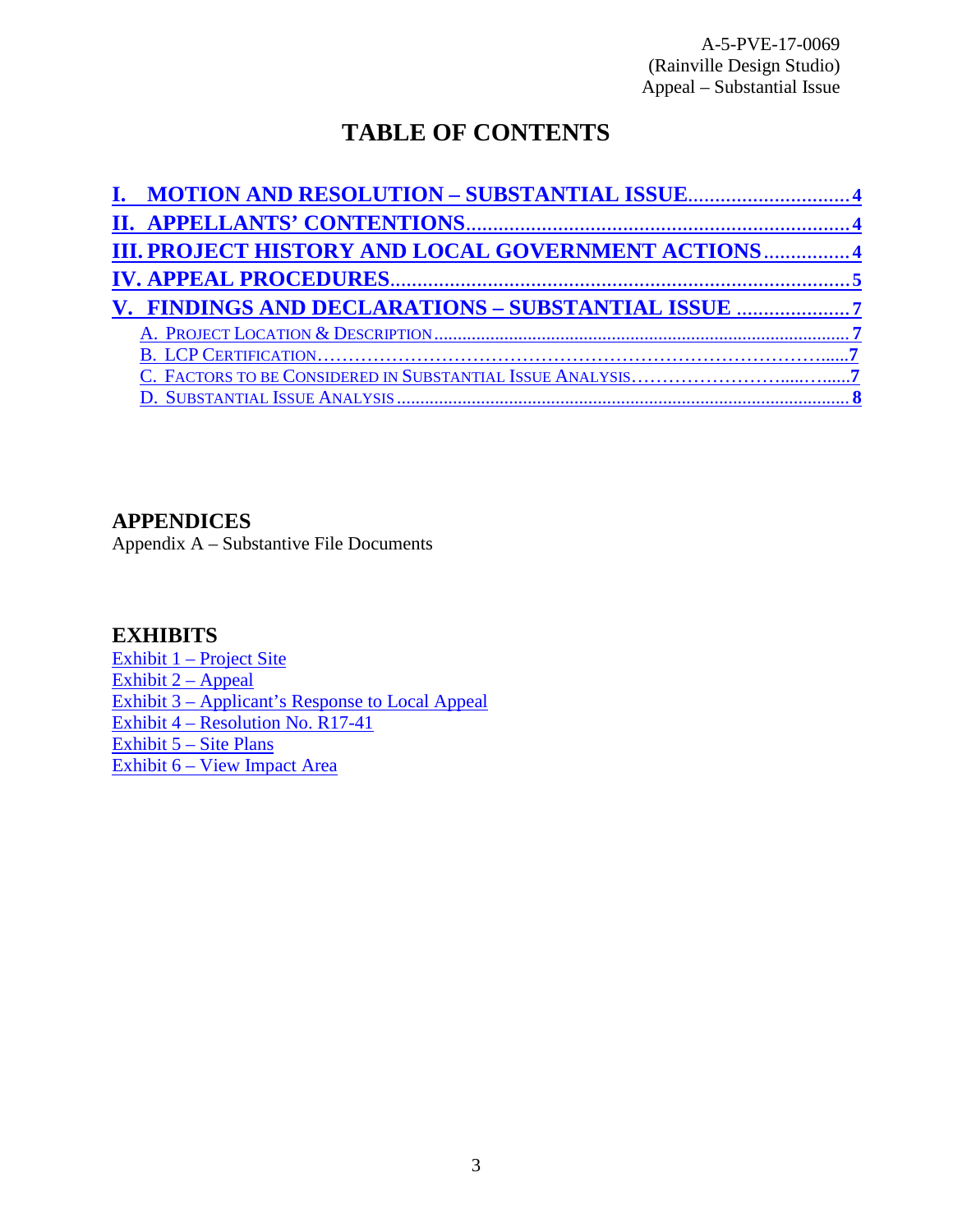## <span id="page-3-0"></span>**I. MOTION AND RESOLUTION – SUBSTANTIAL ISSUE**

**Motion:**

*I move that the Commission determine that Appeal No. A-5-PVE-17-0069 raises No Substantial Issue with respect to the grounds on which the appeal has been filed under § 30603 of the Coastal Act.*

Staff recommends a **NO** vote on the motion. Passage of this motion will result in a finding of No Substantial Issue and the local action will become final and effective. The motion passes only by an affirmative vote of the majority of the Commissioners present.

### **Resolution:**

*The Commission hereby finds that Appeal No. A-5-PVE-17-0069 presents SUBSTANTIAL ISSUE with respect to the grounds on which the appeal has been filed under § 30603 of the Coastal Act regarding consistency with the City of Palos Verdes Estates' certified Local Coastal Program and/or the public access policies of the Coastal Act.*

## <span id="page-3-1"></span>**II. APPELLANTS' CONTENTIONS**

On December 12, 2017, Sue and Scott Kidman, residents at 2808 Paseo Del Mar, filed an appeal of City of Palos Verdes Estates Local Coastal Development Permit No. CDP-107-17 granted for the installation of a 6.5-foot high wrought iron fence and hedge. The appellants contend that the development is inconsistent with the City's certified LCP because the development would obstruct public views of the coastline and ocean from Paseo Del Mar and adjacent public parklands and are not located on the least visible part of the property, and because the City did not require a geologic report be submitted in conjunction with the applicant's Coastal Development Permit application **[\(Exhibit 2\)](https://documents.coastal.ca.gov/reports/2018/3/Th19a/Th19a-3-2018-exhibits.pdf)**.

### <span id="page-3-2"></span>**III. LOCAL GOVERNMENT ACTIONS**

On July 11 & 14, 2017, Coastal Development Permit and Miscellaneous applications were submitted to the City by Rainville Design Studio for the installation of a new fence and landscaping at a single-family residence. The Palos Verdes Estates Planning Commission held a public hearing on October 17, 2017. The Planning Commission raised concerns with regard to view impacts and denied the Miscellaneous application finding that the fence and hedge, as originally proposed, would exceed allowed fence heights adjacent to the street and adversely impact neighbors' views. Deliberation ensued regarding the CDP application and the Planning Commission proposed the fence and hedge be relocated outside the twenty-foot setback area from the property line adjacent to the street as required by City standards **[\(Exhibit 5\)](https://documents.coastal.ca.gov/reports/2018/3/Th19a/Th19a-3-2018-exhibits.pdf)**. Resolution No. PCR-2017-1038 was adopted unanimously by the Planning Commission approving CDP 107-17 with conditions including relocation of the fence and hedge to the twenty-foot setback line for the portion adjacent to the street.

On November 1, 2017, Sue and Scott Kidman filed a timely appeal contesting the Planning Commission's findings regarding the allowed 6.5-foot fence and hedge height and permit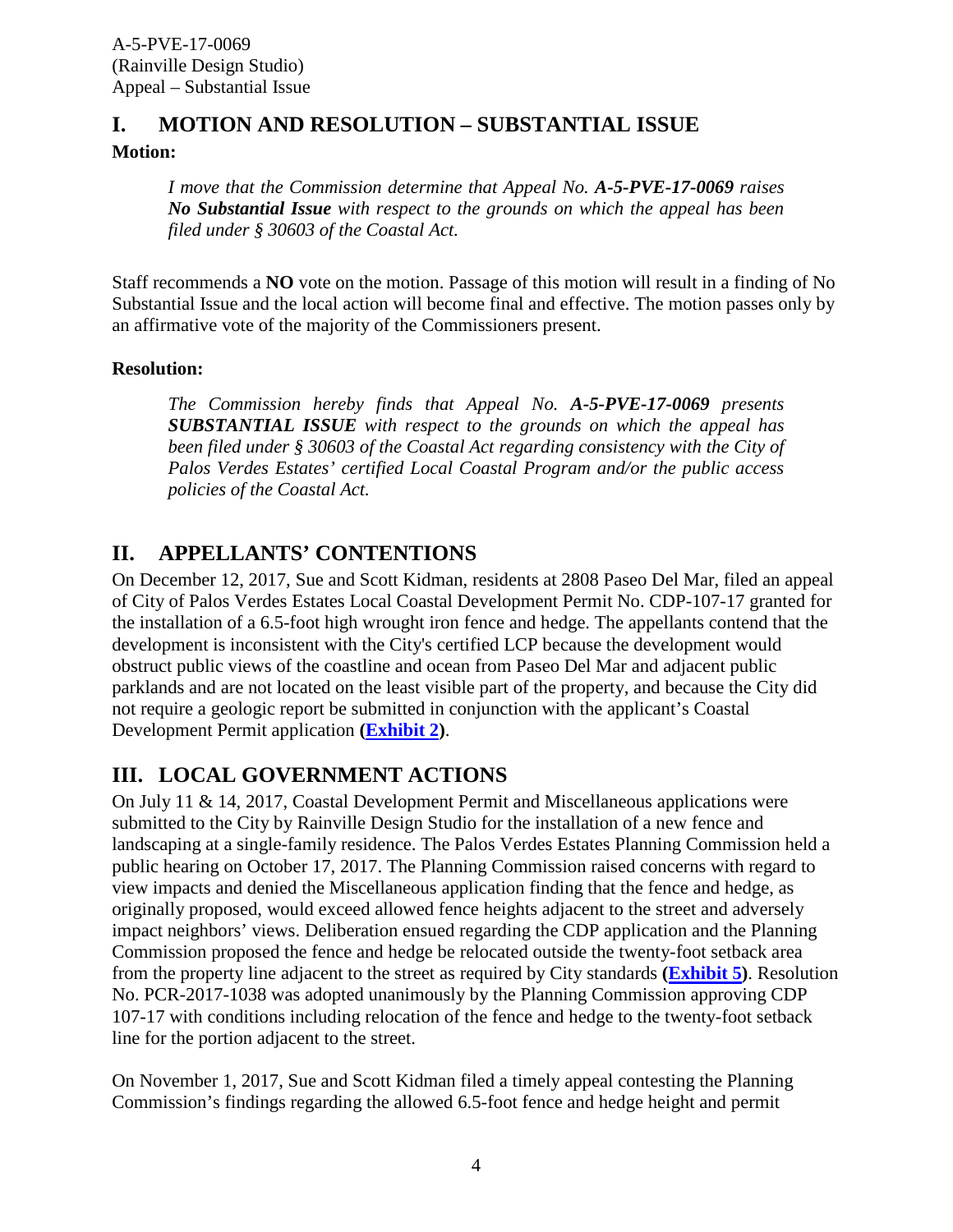requirements, including, their finding that the fence and hedge would not be visually intrusive. The appellants also raised concerns relating to due process. The applicant responded to the appeal on November 21, 2017 agreeing with the City that the project would not be visually intrusive **[\(Exhibit 3\)](https://documents.coastal.ca.gov/reports/2018/3/Th19a/Th19a-3-2018-exhibits.pdf)**. On November 28, 2017, the Palos Verdes Estates City Council held a public hearing for the appeal where they considered written and oral testimony, determined the project to be exempt from CEQA requirements, and found that, as conditioned, the proposed development was not unreasonable, view impacts were not of substantial issue, and the conditions imposed were appropriate. Therefore, the City Council upheld the Planning Commission's action and adopted Resolution No. R17-41 approving the CDP on November 28, 2017 **[\(Exhibit 4\)](https://documents.coastal.ca.gov/reports/2018/3/Th19a/Th19a-3-2018-exhibits.pdf)**.

## <span id="page-4-0"></span>**IV. APPEAL PROCEDURES**

After certification of an LCP, the Coastal Act provides for limited appeals to the Coastal Commission of certain local government actions on coastal development permits. Development approved by cities or counties may be appealed if they are located within certain geographic appealable areas, such as those located between the sea and the first public road paralleling the sea or within 100 feet of any wetland, estuary, or stream, or within 300 feet of the mean high tide line of beach or top of the seaward face of a coastal bluff. Furthermore, developments approved by counties may be appealed if they are not a designated "principal permitted use" under the certified LCP. Finally, any local government action on a proposed development that would constitute a major public work or a major energy facility may be appealed, whether approved or denied by the city or county [Coastal Act section 30603(a)].

### Section 30603 of the Coastal Act states:

- *(a) After certification of its Local Coastal Program, an action taken by a local government on a Coastal Development Permit application may be appealed to the Commission for only the following types of developments:* 
	- *(1) Developments approved by the local government between the sea and the first public road paralleling the sea or within 300 feet of the inland extent of any beach or of the mean high tide line of the sea where there is no beach, whichever is the greater distance.*
	- *(2) Developments approved by the local government not included within paragraph (1) that are located on tidelands, submerged lands, public trust lands, within 100 feet of any wetland, estuary, stream, or within 300 feet of the top of the seaward face of any coastal bluff.*

Section  $30603(a)(1)$  of the Coastal Act establishes the project site as being in an appealable area because it is located between the sea and the first public road paralleling the sea, and within 300 feet of the inland extent of the beach. The project site would also qualify as an appealable area based on Section 30603(a)(2) because of its location on the bluff. The issues raised in the subject appeal, on which the Commission finds there is a substantial issue as described further below, apply to proposed development located in the appealable area.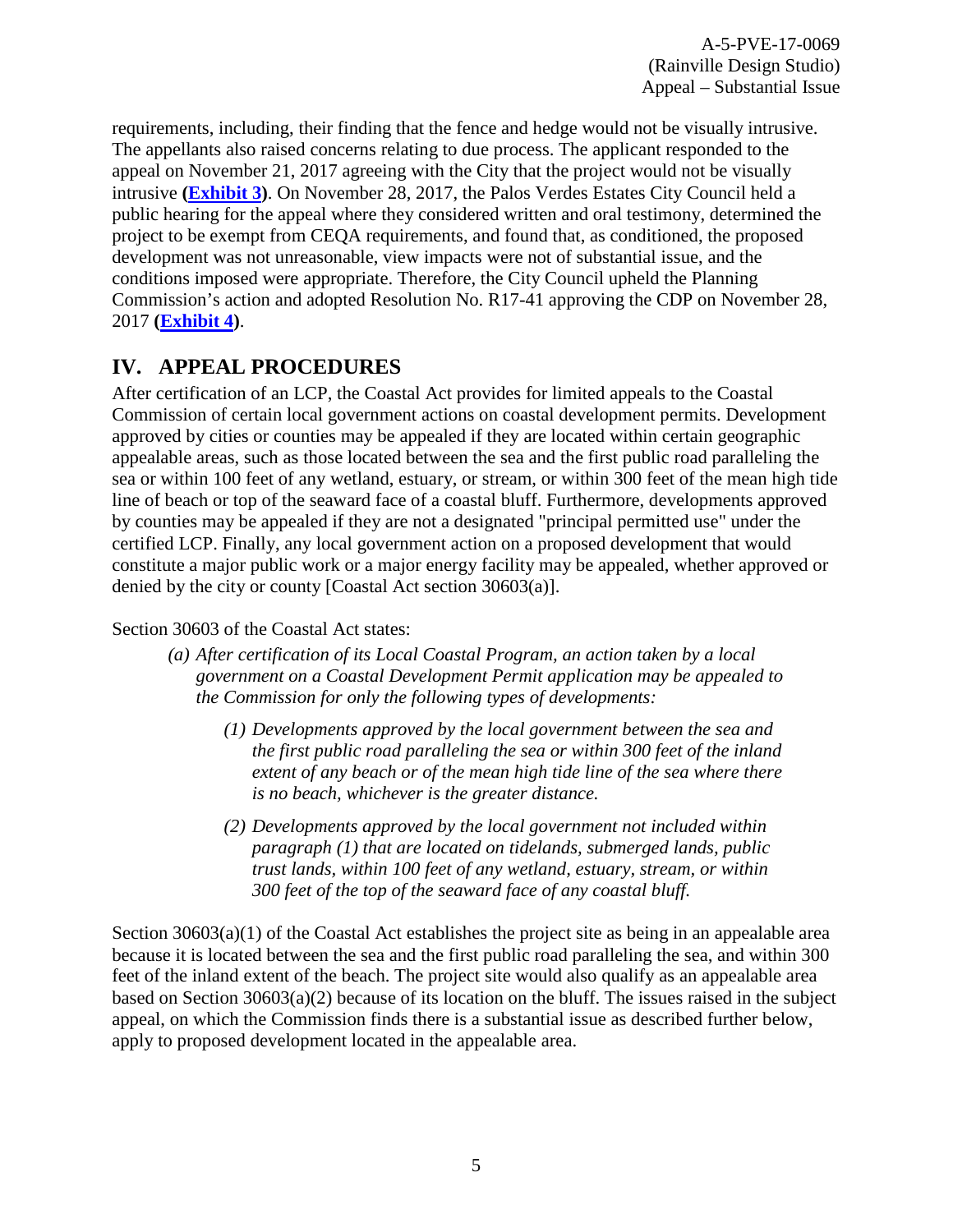#### **Grounds for Appeal**

The grounds for appeal of an approved local CDP in the appealable area are stated in section 30603(b)(1), which states:

*(b)(1) The grounds for an appeal pursuant to subdivision (a) shall be limited to an allegation that the development does not conform to the standards set forth in the certified Local Coastal Program or the public access policies set forth in this division.* 

Section 30625(b)(2) of the Coastal Act requires a de novo hearing of the appealed project unless the Commission determines that no substantial issue exists with respect to the grounds for appeal. If Commission staff recommends a finding of substantial issue, and there is no motion from the Commission to find no substantial issue, the substantial issue question will be considered moot, and the Commission will proceed to the de novo public hearing on the merits of the project. The de novo hearing will be scheduled at a subsequent Commission hearing. A de novo public hearing on the merits of the project uses the certified LCP as the standard of review. In addition, for projects located between the first public road and the sea, findings must be made that any approved project is consistent with the public access and recreation policies of the Coastal Act. Sections 13110-13120 of the California Code of Regulations further explain the appeal hearing process.

The grounds for the subject appeal include contentions that the approved development does not conform to the policies set forth in the certified LCP regarding the protection of visual resources and requirements for geologic study for projects near the bluff edge.

#### **Qualifications to Testify before the Commission**

If the Commission decides to hear arguments and vote on the substantial issue question, those who are qualified to testify at the hearing, as provided by Section 13117 of Title 14 of the California Code of Regulations, will have three minutes per side to address whether the appeal raises a substantial issue. The only persons qualified to testify before the Commission at the substantial issue portion of the appeal process are the applicants, persons who opposed the application before the local government (or their representatives), or those who, for good cause, were unable to oppose the application before the local government, and the local government. Testimony from other persons must be submitted in writing.

Upon the close of the public hearing, the Commission will vote on the substantial issue matter. It takes a majority of Commissioners present to find that no substantial issue is raised by the local approval of the subject project. If the Commission finds that the appeal raises a substantial issue, the de novo phase of the hearing will follow at a later date during which the Commission will take public testimony.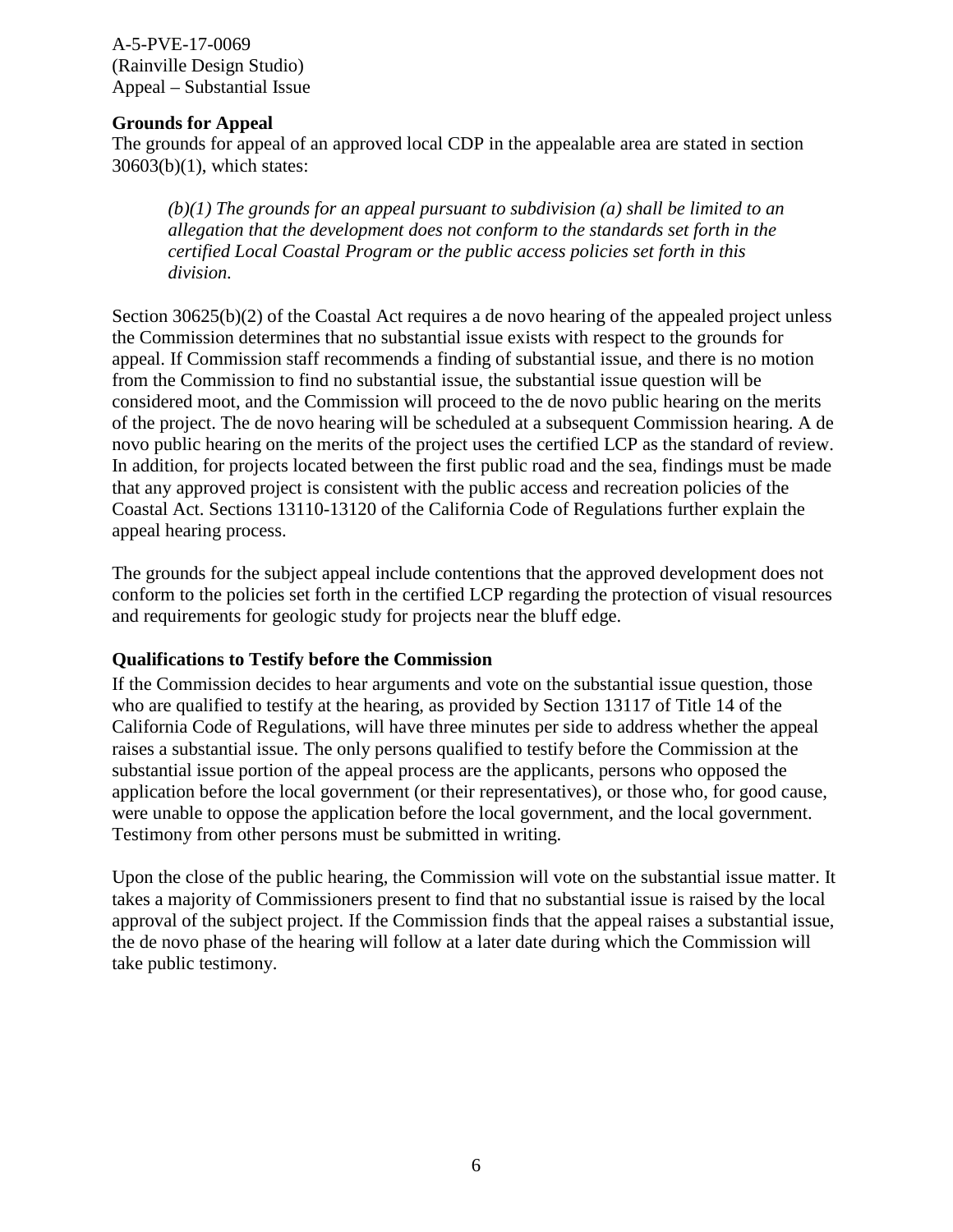# <span id="page-6-0"></span>**V. FINDINGS AND DECLARATIONS – SUBSTANTIAL ISSUE**

## <span id="page-6-1"></span>**A. PROJECT LOCATION & DESCRIPTION**

The site is located on top of a coastal bluff above Honeymoon Cove between the first public road and the sea, on the corner of Via Segovia and Paseo Del Mar in the City of Palos Verdes Estates **[\(Exhibit 1\)](https://documents.coastal.ca.gov/reports/2018/3/Th19a/Th19a-3-2018-exhibits.pdf)**. Paseo Del Mar is a scenic coastal road which provides coastal access parking and is popular with walkers and joggers. The approximately 22,405 sq. ft. lot, developed with a onestory single-family residence, abuts the bluff edge the west and public parkland to the north. The public park contains a bluff top trail, coastal views, and beach access trail. The subject site is visible from the public parkland and Paseo Del Mar, as the first structure to the south of the park. The subject site and parcels to the south are designated single family residential (R-1) per the City's certified LCP and developed with single-family homes featuring large front, side, and rear yards.

Local Coastal Development Permit No. CDP 107-17, the subject of this appeal, approves the applicant's request to install a 6.5-foot high wrought iron fence and immediately adjacent hedge at the subject site in the side and rear yard areas abutting the parkland and paralleling Paseo Del Mar, the fronting street.

### <span id="page-6-2"></span>**B. LOCAL COASTAL PROGRAM CERTIFICATION**

Palos Verdes Estates is a coastal city on the Palos Verdes Peninsula in southern Los Angeles County. In 1991, the Coastal Commission certified the City's LCP. The City's LCP is comprised of a Land Use Plan (LUP) and Implementation Plan (IP) and includes the City's General Plan, Zoning Ordinance (Chapters 17-19 of the City's Municipal Code), Shoreline Preserve Master Plan, and Tidelands Grant. The City has updated its zoning code since it was certified by the Commission in 1991 and amended in 1996, but has not submitted new code sections to the Commission for a LCP Amendment; thus the zoning code as certified in 1991 and amended in 1996 remains the standard of review.

# **C. FACTORS TO BE CONSIDERED IN SUBSTANTIAL ISSUE ANALYSIS**

Section 30625(b)(2) of the Coastal Act states that the Commission shall hear an appeal of a local government action carried out pursuant to a certified LCP unless it finds that no substantial issue exists with respect to the grounds on which the appeal was filed. The term "substantial issue" is not defined in the Coastal Act or its implementing regulations. Section 13115(b) of the Commission's regulations simply indicates that the Commission will hear an appeal unless it "finds that the appeal raises no significant question." In previous decisions on appeals, the Commission had been guided by the following factors:

- 1. The degree of factual and legal support for the local government's decision that the development is consistent or inconsistent with the relevant provisions of the Coastal Act;
- 2. The extent and scope of the development as approved or denied by the local government;
- 3. The significance of the coastal resources affected by the decision;
- 4. The precedential value of the local government's decision for future interpretations if its LCP; and,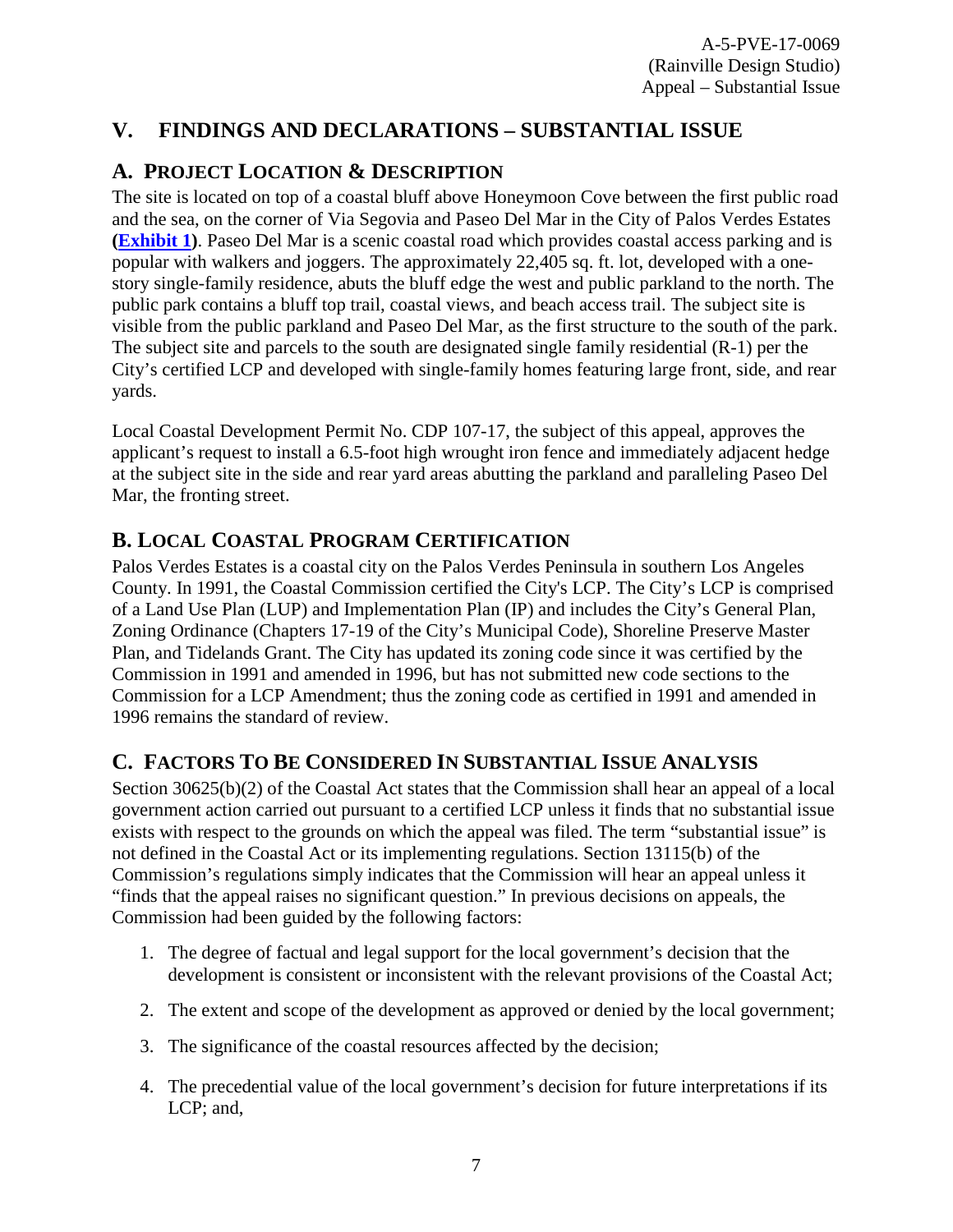5. Whether the appeal raises local issues, or those of regional or statewide significance.

Even when the Commission chooses not to hear an appeal, appellants nevertheless may obtain judicial review of the local government's coastal permit decision by filing petition for a writ of mandate pursuant to Code of Civil Procedure, Section 1094.5.

Staff is recommending that the Commission find that a **substantial issue exists** with respect to whether the local government action conforms to the policies of the certified LCP and the public access policies of the Coastal Act for the reasons set forth below.

### <span id="page-7-0"></span>**D. SUBSTANTIAL ISSUE ANALYSIS**

As provided below, the City of Palos Verdes Estates' certified LCP contains policies that protect natural resources and require provision of public access within the coastal zone. These policies emphasize the preservation of coastal views as presented below. Additionally, Chapter 3 of the Coastal Act includes policies requiring that maximum public access be provided.

#### **Relevant LCP Policies**

Land Use Plan – Objectives and Goals, Community Appearance:

*To emphasize the natural beauty of the hills, canyons, and seashore and diminish the impact of man-made things on the natural landscape* 

Land Use Plan – Land Use Element:

*To quote from a summary of the Protective Restrictions: 'The restrictions have been most carefully worked out for every part of Palos Verdes Estates, to accomplish the following results:* 

*First: To preserve the fine views of ocean, mountains and park…'* 

*The above quote more than anything else, sums up the objectives and development goals of the community to the present and into the future.* 

Land Use Plan – Conservation Element, Standards:

*Development of private property along the bluffs requires geologic studies, positive drainage control and landscaping plans which will prevent deterioration of the adjacent parkland.*

Land Use Plan – Housing Element, Environmental Considerations:

*Probably the greatest benefit that the City of Palos Verdes Estates can provide in the Regional Plan is to make available the beautiful scenery and unrestricted views available to the entire region.*

Land Use Plan – Scenic Highways Element, Highway Beautification: *Palos Verdes Estates has committed itself to maintaining the existing scenic corridors on all of its streets.*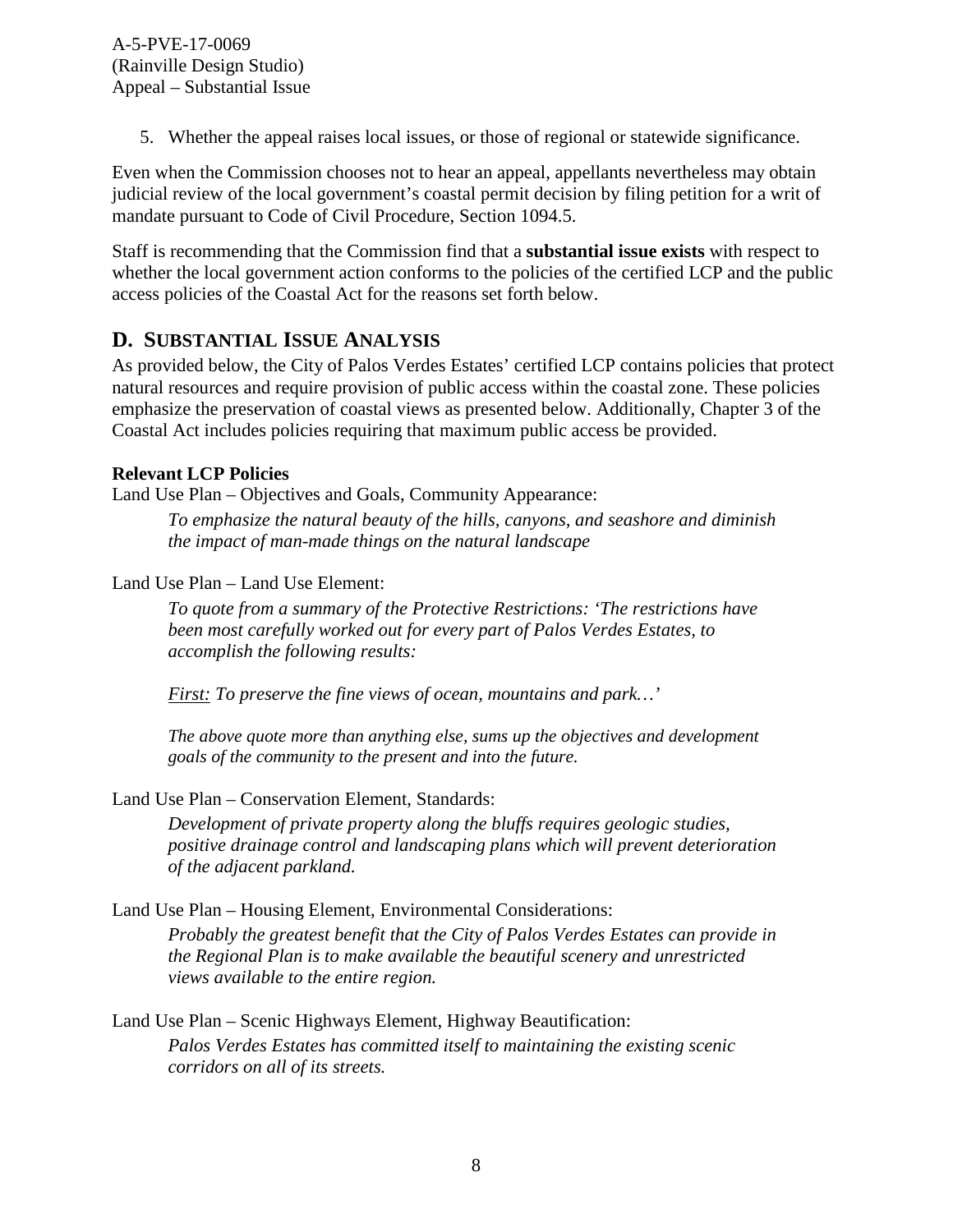Land Use Plan – Scenic Highways Element, Shoreline Preserve:

*This [Shoreline] preserve has thereby created a very pleasing area and the view of this area from the surrounding streets is a definite asset.* 

Land Use Plan – Implementation of [Scenic Highways] Element, General Comments:

*The City of Palos Verdes Estates has, since its inception, maintained the highest degree of scenic corridors on all of its streets, parkways, and parklands. The Homes Association in turn has maintained the same degree of control on development of private property throughout the City. This policy of development and maintenance will undoubtedly be continued in the years to come.* 

*The generally hilly terrain of the area does not lend itself to extensive widening of scenic corridors without adverse effects on private properties, parkways and parklands.*

Land Use Plan – Safety Element, Geologic Hazards:

*All of the bluff areas are subject to this hazard [ocean bluff erosion and rock falls] and therefore prior to development in this area detailed geologic studies are required.* 

Land Use Plan – Shoreline Preserve Master Plan, Recreation Recommendation 2:

*Designate and Improve View Sites and Associated Parking – View sites permit viewing of scenic values of the tidelands. Such viewing of tidelands is a purpose in which there is local and statewide interest...* 

Implementation Plan – Section 18.04.160 (also Section 18.16.050 and part of 19.02.020, Permitted use), Coastal zone limitations on development in bluffs:

*Structures, additions to structures, grading, stairways, pools, tennis courts, spa, and/or solid fences may be constructed on private property on, or within fifty feet of, the bluff edge only after preparation of a geologic report and findings by the city that the proposed structure, addition, grading, stairway, pool, tennis court, spa, and/or solid fence:* 

*A. Poses no threat to the health, safety, and general welfare of persons in the area by reason of identified geologic conditions which cannot be mitigated; and* 

*B. The proposed structure, addition, grading, stairway, pool, tennis court, spa, and/or solid fence will minimize alteration of natural landforms and shall not be visually intrusive from public viewpoints in the coastal zone. Permitted development shall not be considered visually intrusive if it incorporates the following to the maximum extent feasible:*

- *1. The development is sited on the least visible portion of the site as seen from public view points;*
- *2. The development conforms to the scale of surrounding development;*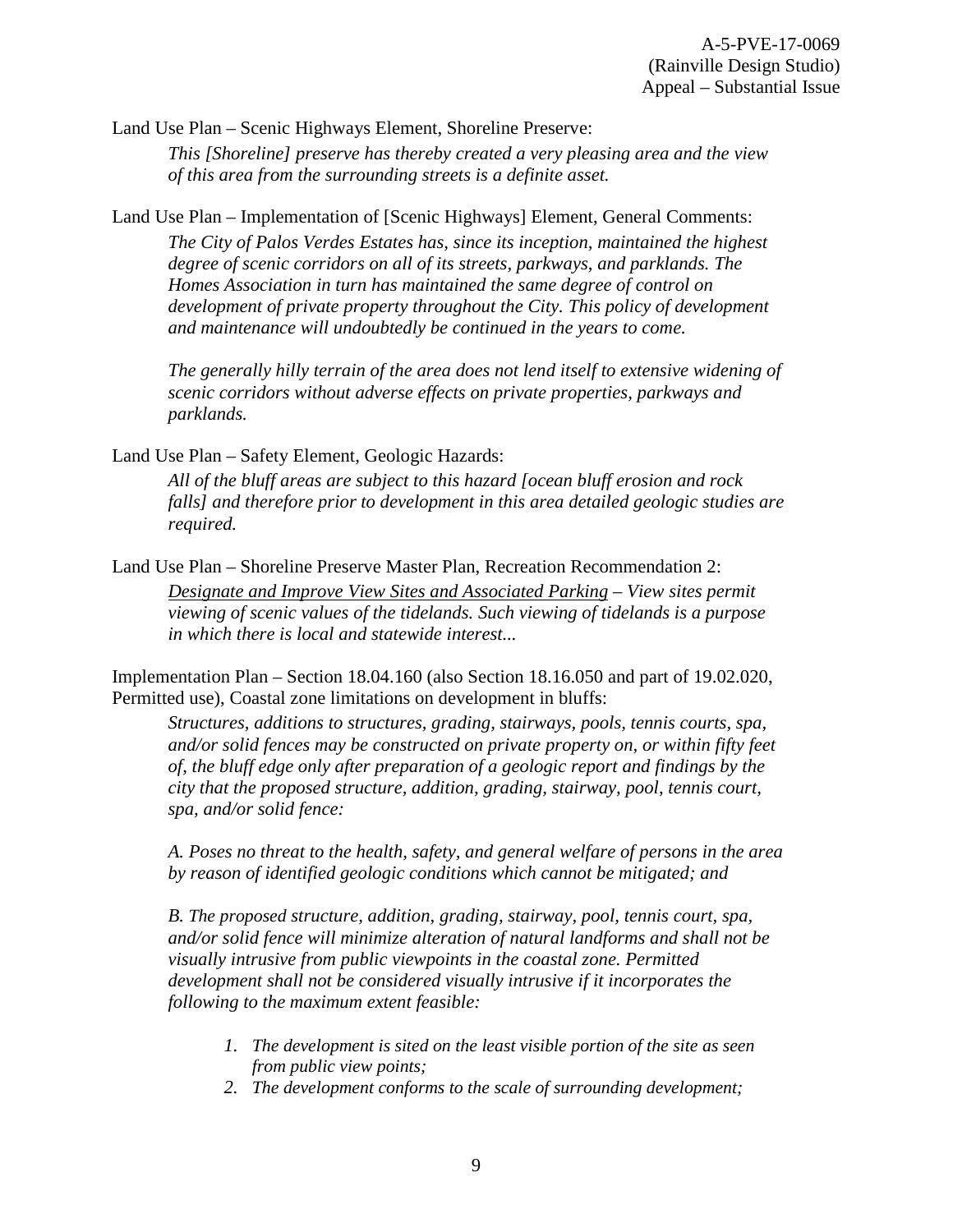- *3. The development incorporates landscaping to soften and screen structures; and*
- *4. The development incorporates materials, colors, and/or designs which are more compatible with natural surroundings.*

Implementation Plan – Section 18.36.010, Purpose and intent:

*The purpose of this chapter is to preserve the natural scenic character of the city by establishing minimum standards related to the siting and massing of either a new structure or a remodeled structure in an existing neighborhood to assure to the greatest extent practicable that the resulting structures are compatible with the neighborhood within which they are located. The intent of this chapter is to regulate the development or redevelopment of each building site with respect to adjacent land, public or private, and existing structures so as to maximize visually pleasant relationships, assure a bright, open neighborhood with a maximum of*  light and air, and avoid the unpleasant appearance of crowding one structure *against another, or of one structure towering over another, insofar as is reasonable and practical. It is not the intent to unreasonably restrict or regulate the right of an individual property owner to determine the type of structure or addition he may wish to place or modify on his property. The applicant has the obligation to take into consideration the impacts of the affected property owners when modifying the structure or proposing a new structure and take reasonable steps to mitigate such impacts…* 

Implementation Plan – Section 19.01.145, Public view point:

*"Public view point" means any publicly owned beach, park, bluff area or other location in the coastal zone to which the public has access and from which it can view development in the coastal zone.* 

Implementation Plan – Section 19.02.030, Applicant for a coastal development permit: *…Each application shall include the following information…* 

*C. Engineering and geology reports which consider, describe, and analyze the following…* 

*E. If the city so requires, in the city's sole discretion, a waiver of and a hold harmless from the applicant, including both the developer and the property owner and their successors and assigns, for any and all claims against the city, the county, the state and other public agencies involved in the development, for future liability or damage resulting from the CDP and the development when completed. All such waivers and hold harmless clauses shall be recorded with the office of the county recorder for the county of Los Angeles;* 

*F. Other information and requirements as the director of planning and the city engineer, in their sole discretion, may deem necessary to processing the application.*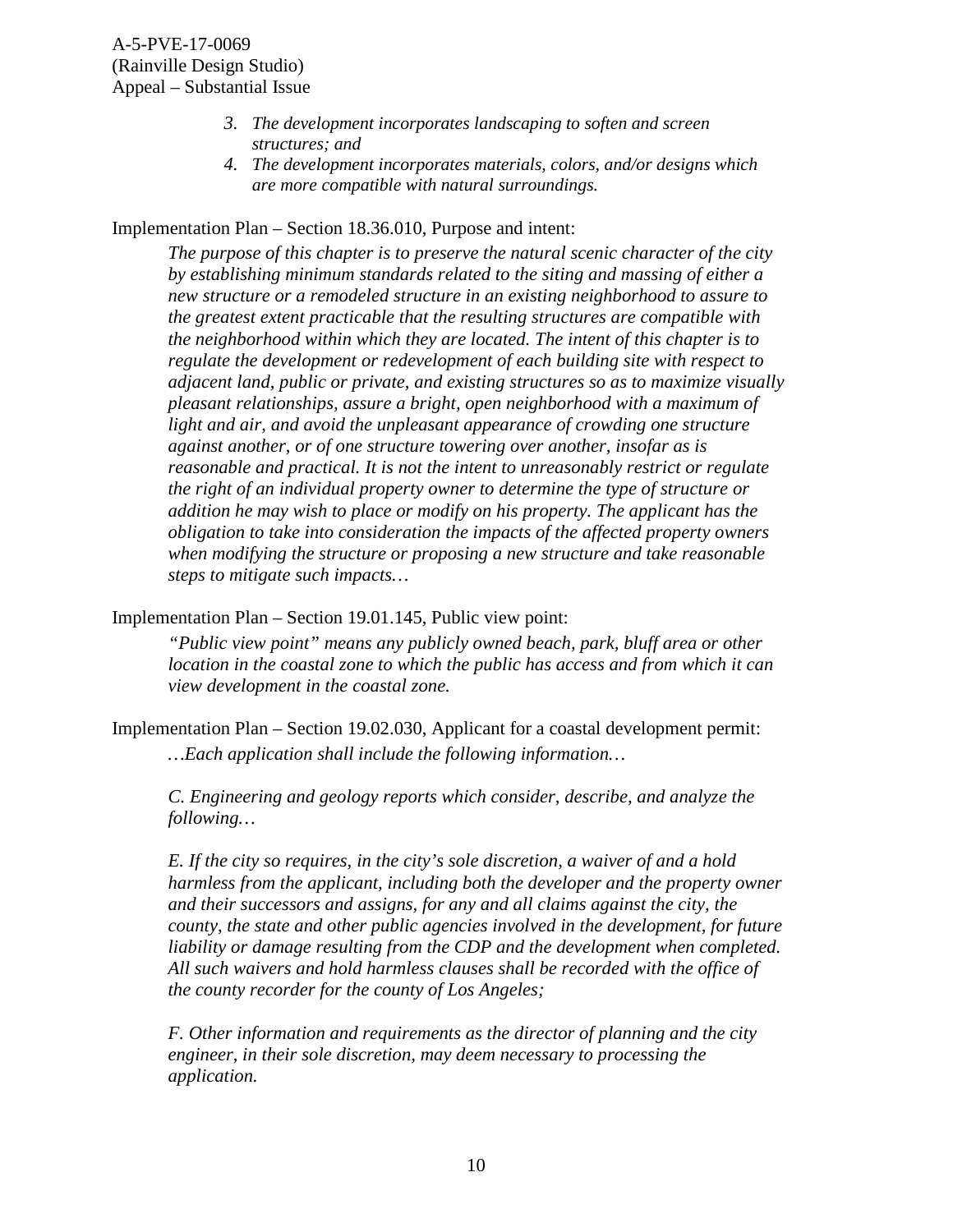Implementation Plan – Section 19.02.040, Findings for approval:

*A. A coastal development permit shall be approved by the issuing body only upon affirmative findings that:*

- *1. The plans for the proposed development and the coastal development permit comply with all of the requirements of this chapter and other relevant city ordinances and development standards; and*
- *2. The proposed use is consistent with the certified local coastal program, the general plan, any applicable specific plan, and the applicable zoning ordinance or ordinances; and*
- *3. The proposed use will not be visually intrusive from public view points; and*
- *4. The required reports and plans demonstrate to the satisfaction of the city, in its sole discretion, that the proposed use can be supported by the bluff and the proponent has demonstrated that the proposed use will not increase any existing geologic hazards; and*
- *5. The proposed development, when located between the sea and the first public road inland from the sea, is in conformance with the public access and recreation policies of the California Coastal Act as contained in Chapter 3, Cal. Pub. Res. Code §§ 30200 through 30224, the applicable sections of the California Code of Regulations, and the local coastal program.*

*B. Approval may be recommended and/or granted upon conditions that are necessary and reasonable to ensure that the proposed use will be designed, located, developed and maintained in accordance with the findings required by this section, the local coastal program, the general plan, any applicable specific plan, and the applicable zoning ordinance or ordinances.* 

The City's Zoning Code provides specific height and setback requirements for fences in scenic areas. Section 18.32.010, R-1 and R-M for walls, fences and accessory structures has been modified by the City since the Commission certified the Implementation Plan in 1991. Thus the specific heights and setback requirements are not the standard of review but can be used as guidance. The section certified by the Commission in 1991 states:

*No fence or wall in the R-1 or R-M zones shall exceed a height of six feet six inches measured from adjacent natural or existing elevation unless a special permit for such wall or fence is applied for and received.* 

As modified by the City, Section 18.32.010, R-1 and R-M walls, fences and accessory structures provides:

- *A. Maximum Height. No fence, wall or accessory structure in the R-1 or R-M zone shall exceed the following heights:* 
	- *1. Any fence, wall or accessory structure in the minimum required setback adjacent to a public street shall not exceed three feet, six inches in height.*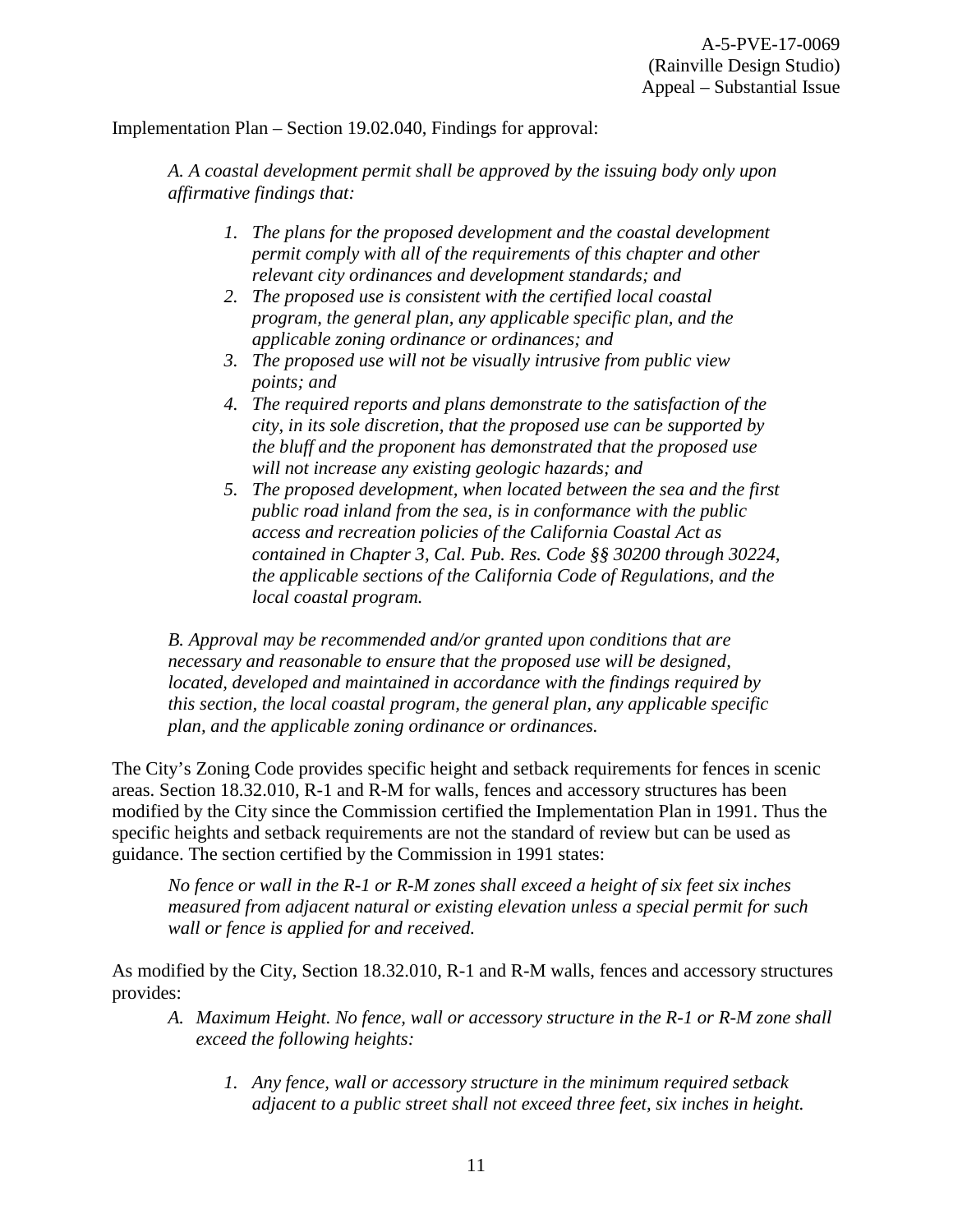> *However, if a fence, wall, or accessory structure is located on a downhill slope from the street it shall not exceed three feet, six inches in height on the side facing the street and not exceed six feet, six inches in height on the downhill side of a slope. Setbacks from an alley adjacent to the rear or side of a lot are not included in this requirement.*

*2. All other fences, walls or accessory structures shall not exceed six feet, six inches in height.* 

#### **Relevant Coastal Act Policies**

Because the proposed development is between the first public road and the sea, the public access policies of the Coastal Act are also the standard of review.

Section 30210 of the Coastal Act states, in part:

*…maximum access, which shall be conspicuously posted, and recreational opportunities shall be provided for all the people consistent with public safety needs and the need to protect public rights, and rights of private property owners, and natural resource areas from overuse.* 

Section 30211 of the Coastal Act states, in part:

*Development shall not interfere with the public's right of access to the sea where acquired through use or legislative authorization…* 

#### **Application to Appeal**

The appellants and supporting parties contend that the development is inconsistent with the City's certified LCP because the 6.5-foot tall fence and proposed landscaped hedge are not located on the least visible part of the property and would obstruct public views of the coastline and ocean from Paseo Del Mar and the adjacent parklands, and because the City did not require a geologic study be submitted with the applicant's Coastal Development Permit application.

The City-approved development would be located within 300 feet of the beach on private bluff top property and would extend to the bluff edge. The 6.5-foot high fence falls under the City's certified definition of a structure (Implementation Plan 17.08.400):

*Anything constructed or erected and the use of which requires more or less permanent location on the ground or attachment to something having a permanent location on the ground, but not including walls and fences...less than six (6) feet in height when located in side or rear yards, nor other improvements of minor character.*

In addition, City staff treated the proposed 6.5-foot fence and *Pittosporum crassifolium* hedge as a solid fence. As such, the project is subject to coastal zone limitations for development located on coastal bluffs (see Implementation Plan – Section 18.04.160, above).

The certified LCP states that all bluff areas are subject to hazards and requires the preparation of a geologic report and findings prior to CDP approval for new structures including solid fences within 50 feet of the bluff edge. The fencing and landscaping, as approved by the City, would extend to the bluff edge. The appellants contend that no such report was produced and filed with the application. In this case, the City Geologist conducted a site survey and determined a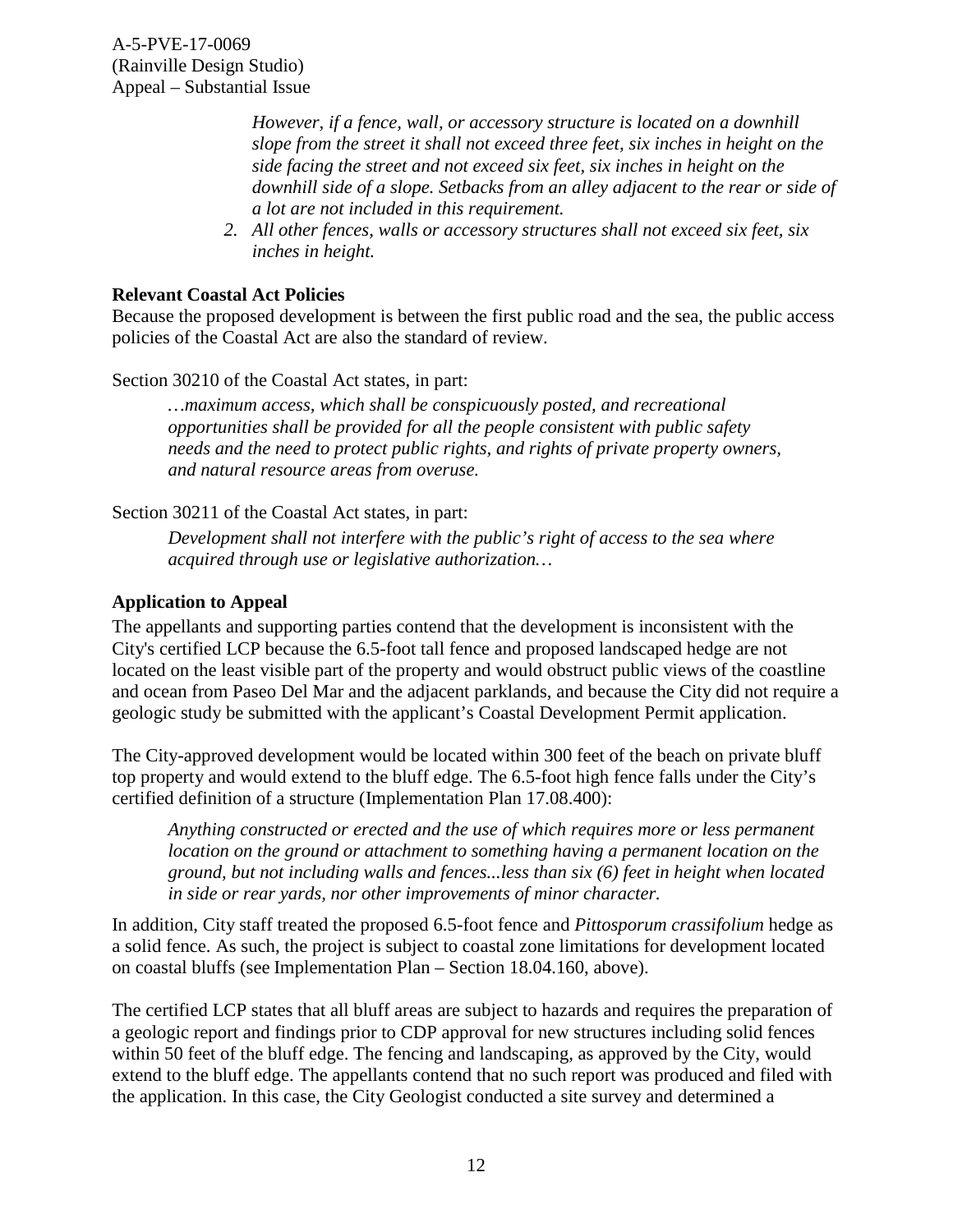geologic report could be waived given the nature of the project. While the City has discretion to determine the capability of the bluff to support the development, this discretion is dependent on the required reports and plans. The City's waiver of the geologic reporting requirement is inconsistent with Palos Verdes Estate's certified LCP.

The certified LCP also requires developments in the coastal zone to not be visually intrusive from public view points within the coastal zone. For developments within 50 feet of the bluff edge, this means: the project must be sited on the least visible portion of the site as seen from public view points, must conform to the scale of the surrounding development, must incorporate landscaping to soften and screen structures, and must use designs compatible with natural surroundings. The City found that the project, as conditioned in the Local CDP 107-17, would not be visually intrusive from public view points because there are expansive views from the parkland. During the Planning Commission's October 17, 2017 hearing, the City found the proposed fencing exceeded the maximum height allowed within the setback area by three feet. As approved and conditioned by the City, a portion of the fence would be setback 20 feet from the northeast property line and would, therefore, not be subject to the 3.5-foot height standard **[\(Exhibit 3\)](https://documents.coastal.ca.gov/reports/2018/3/Th19a/Th19a-3-2018-exhibits.pdf).** The City also determined the fence and hedge would be located on the least visible portion of the site with the 20-foot setback and the hedge, maintained at 6.5 feet, would soften the appearance of the wrought iron fence and single-family home. During the City Council meeting, City staff explained that the subject development would not be inconsistent with other similar fences or hedges in the City.

The certified definition of a "public view point" includes publicly owned parks and other locations with views of the coastal zone that are accessible by the public which would include Paseo Del Mar. Coastal Commission staff visited the subject area and determined that, as approved by the City, the 6.5-foot high fencing and landscaping along the north property line would be visually intrusive from public view points, including portions of Paseo Del Mar and the public parkland **[\(Exhibit 6\)](https://documents.coastal.ca.gov/reports/2018/3/Th19a/Th19a-3-2018-exhibits.pdf)**. The size of the private property and the contours of the site would enable alternative fence and landscape designs which could be both located on a less visible portion of the site and designed to be more compatible with the natural surroundings and views. In addition, as approved by the City, the fencing along the north-facing rear angled property line would be inconsistent with the City's R-1 wall and fence height zoning codes which require fences on a downhill slope facing the street to be no taller than 3.5 feet. Alternative designs that would be feasible include a 3.5-foot high fence along the north-facing property line or a taller visually permeable fence perpendicular to the public road. Mature vegetation exceeding 3.5 feet in height could also be installed beyond the City's 25-foot minimum setback line, near the residential structure and the windows where privacy is a concern. These alternatives would preserve public views consistent with the LCP policies and would meet the updated (uncertified) standards of the City's zoning code.

In terms of public access, the proposed fencing and landscaping is on private property with no current public access. Therefore the proposed fence and hedge would not have an impact on the public's ability to access the public trails or the beach and does not conflict with the public access policies of the Coastal Act. However, for the reasons described above, the subject project, as approved with conditions by the City of Palos Verdes Estates, is not consistent with the visual resources and geologic stability policies of the certified LCP. Therefore, the Commission finds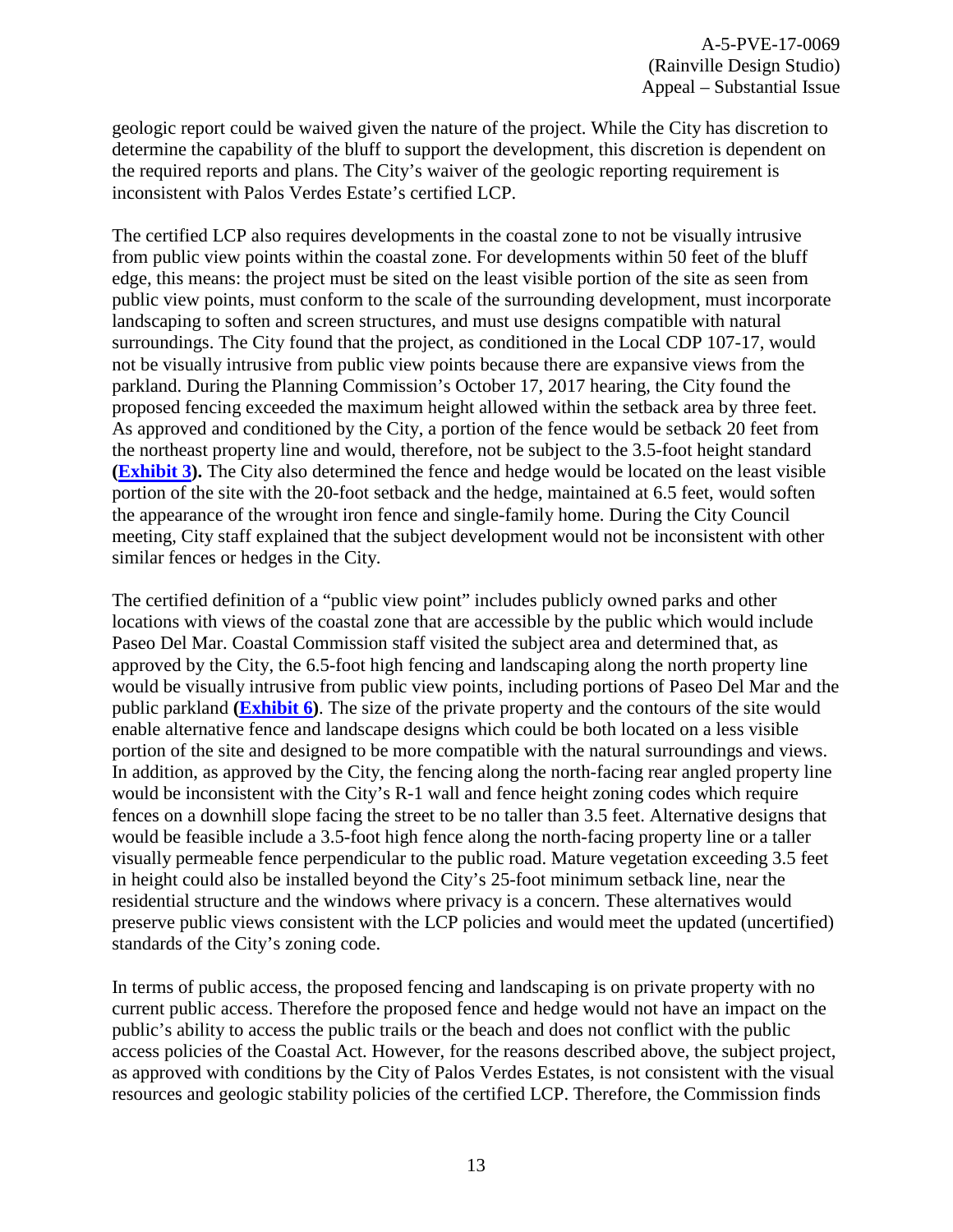that a substantial issue exists with respect to the City-approved project's conformance with these LCP policies.

Applying the five factors listed in the prior section clarifies that the appeal raises a "substantial issue" with respect to the public access policies of the Coastal Act and the policies of the certified LCP, and therefore, meets the substantiality standard of Section 30265(b)(2).

The first factor is the degree of factual and legal support for the local government's decision that the developments are consistent or inconsistent with the relevant provisions of the certified LCP. Approval of a CDP in Palos Verdes Estates hinges on the City making the following five findings:

- *1. The plans for the proposed development and the coastal development permit comply with all of the requirements of this chapter and other relevant city ordinances and development standards; and*
- *2. The proposed use is consistent with the certified local coastal program, the general plan, any applicable specific plan, and the applicable zoning ordinance or ordinances; and*
- *3. The proposed use will not be visually intrusive from public view points; and*
- *4. The required reports and plans demonstrate to the satisfaction of the city, in its sole discretion, that the proposed use can be supported by the bluff and the proponent has demonstrated that the proposed use will not increase any existing geologic hazards; and*
- *5. The proposed development, when located between the sea and the first public road inland from the sea, is in conformance with the public access and recreation policies of the California Coastal Act as contained in Chapter 3, Cal. Pub. Res. Code §§ 30200 through 30224, the applicable sections of the California Code of Regulations, and the local coastal program.*

With regards to the first finding, the City's approval of the CDP does not comply with the City's requirements for R-1 maximum fence heights (section 18.32.010), or the LCP requirements for developments located within 50 feet of a coastal bluff edge (section 18.04.160), which includes requirements for geologic reporting and protection of views from public view points. Maintaining and enhancing public views of the coast within the coastal zone is a major theme within the certified LCP, which includes policies that explicitly require that development "shall not be visually intrusive from public view points" (section 18.04.160). Commission staff observed the project site and proposed location for the 6.5-foot fence and hedge and verified that the structure would obviously obstruct coastal views and could be located in such a way as to prevent such obstructions and be more compatible with the natural surroundings and views. Thus, the City's second finding that the project is consistent with the certified LCP lacks sufficient factual or legal support. For the same reasons, the City's third finding that the project will not be visually intrusive from public view points also lacks factual and legal support.

With regard to the fourth finding, the City used its discretion to waive the LCP requirement for a geologic report and findings. However, section 19.02.040 of the certified Zoning Ordinance (part of the IP) does not give the City discretion to waive the requirement for a geologic report. It only provides the City with the discretion to determine that the required reports and plans demonstrate that a proposed use will not increase any existing hazard. In addition, IP section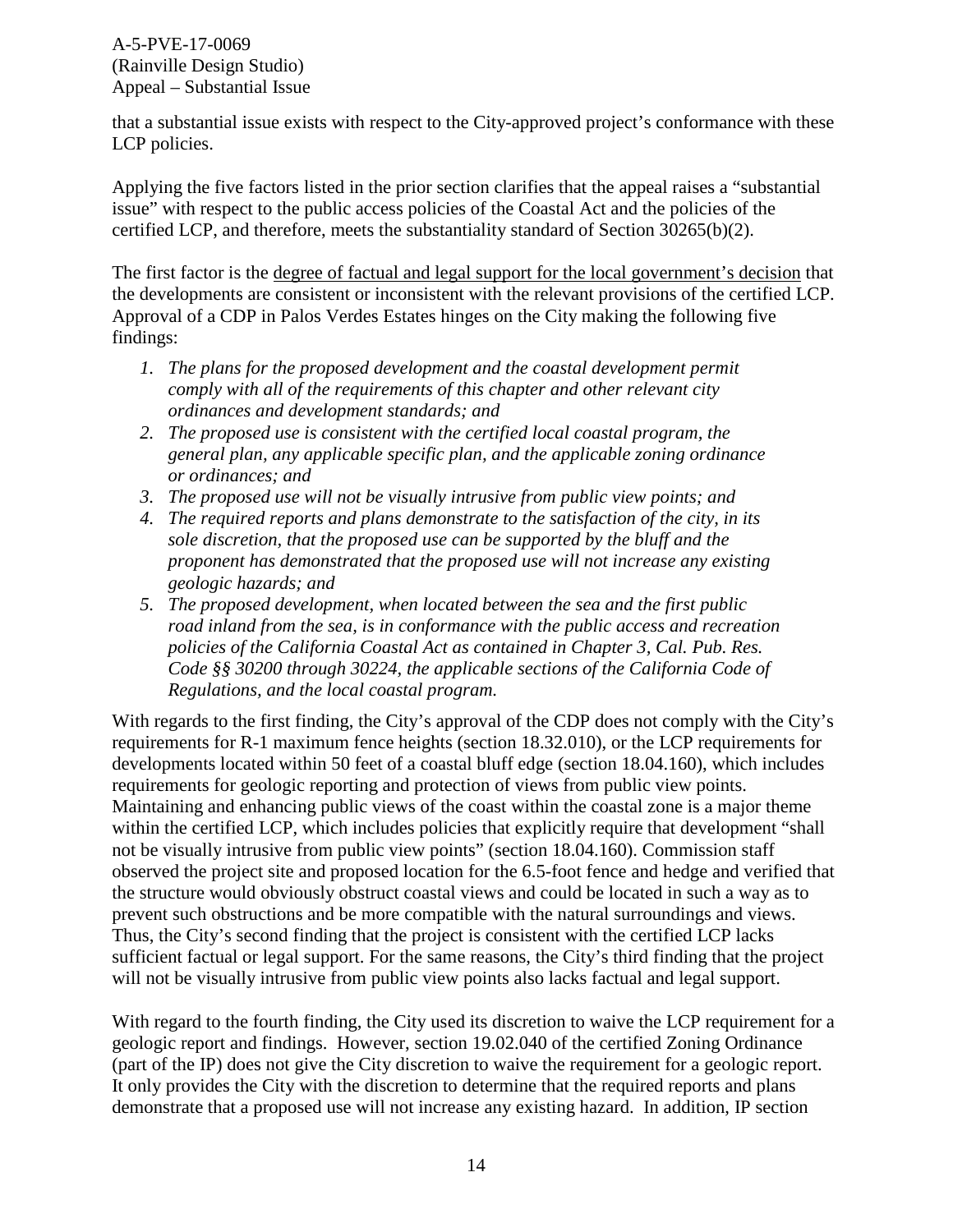18.04.160 explicitly provides that fences and other structures may be constructed on property within fifty feet of the bluff edge "only after preparation of a geologic report and findings by the city that the proposed structure" pose no geologic hazard and are not visually intrusive. The City did not make written findings regarding geologic hazards and did not base the decision regarding geologic hazards on a geologic report, as explicitly required by section 18.05.160 of the certified IP. The City, therefore, did not adequately justify its decision to dispense with the requirement of a geologic report.

As to the City's last finding, the City's conclusion that the proposed development is in conformance with the public access and recreation policies of the Coastal Act is adequately supported.

In conclusion, the City's finding that the proposed project complies with the certified LCP is not supported legally or factually.

The second factor is the extent and scope of the development as approved or denied by the local government. The extent and scope of the approved development is clearly described as a 6.5-foot high fence with specific landscaping hedge in a specific location on the lot. However, as previously described, the 6.5-foot high fencing and landscaping is not consistent with the City's certified LCP policies, which require new structures to preserve public views. As approved, the extent and scope of the fence and hedge are too massive and would not preserve public views.

The third factor is the significance of the coastal resources affected by the decision. One of the main objectives of the certified LCP is to "preserve the fine views of the ocean" which are described as a "definite asset". The certified LCP also states that "[t]he City of Palos Verdes Estates has, since its inception, maintained the highest degree of scenic corridors on all of its streets, parkways, and parklands...This policy of development and maintenance will undoubtedly be continued in the years to come." The impacts of the fencing and landscaping, as approved by the City, would eliminate scenic views from multiple public view points. Therefore, the Cityapproved project, would significantly and adversely affect coastal resources.

The fourth factor is the precedential value of the local government's decision for future interpretations of its LCP. The City's action on this project would prejudice future interpretations of its certified LCP including interpretations relating to visually intrusive developments and geologic reporting requirements in the coastal zone. The City's failure to identify and require an alternative fence and landscape design which would preserve public views could set an adverse precedent for future projects and the cumulative effect of other tall structures blocking public views would adversely affect coastal resources.

The final factor is whether the appeal raises local issues, or those of regional or statewide significance. The City's certified LCP states: "Probably the greatest benefit that the City of Palos Verdes Estates can provide...is to make available the beautiful scenery and unrestricted views available to the entire region." In addition, this sentiment is reflected in the Shoreline Preserve Master Plan which states that viewing tidelands is of local and statewide interest. While the Cityapproved development does not impact views of tidelands, it does impact views of the ocean from public view points. Therefore, the appeal raises issues of definite regional, if not, statewide significance.